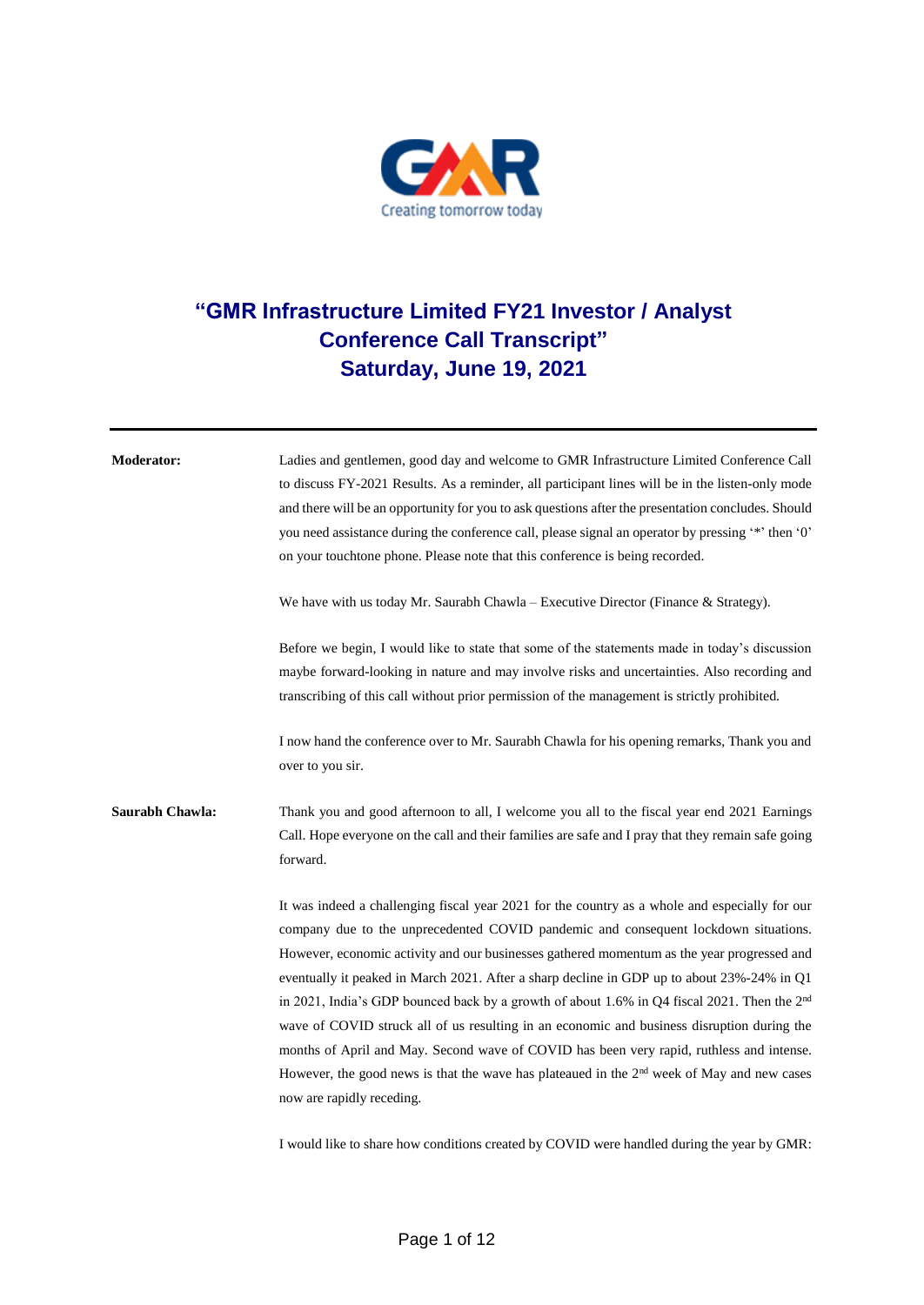

Firstly, our focus was on the safety and welfare of the employees. We encouraged work from home for employees wherever possible and set up systems to monitor the health and welfare of our employees especially during the times of an emergency. At a point of time during this 2nd surge, we had almost 1200 employees who were exposed to the COVID virus. Our leadership team and staff weathered the storm with the least impact on operations. We used our testing labs at the airports for expeditious testing results, set up safe quarantine facilities where operating staff could stay and work without risking, taking infections to their families at home. As the Government allowed private companies to vaccinate, we were at the forefront to vaccinate our employees and their immediate family members.

Secondly, we ensured adequate liquidity for our operations as we understood that there will be a period of cash burn and raise long-term capital to maintain the momentum for expansion CAPEX at Delhi and Hyderabad. During the early part of this year, we completed the offerings of bonds and NCDs at Hyderabad and Delhi Airports. Hyderabad raised US \$300 million at 4.75% USD rate as senior secured notes for the ongoing expansion of the Hyderabad Airport. Delhi Airport completed the issuance of non-convertible debentures amounting to about 3,257 crores. The proceeds from the NCDs were utilized to refinance the outstanding debt of around US \$289 million which was falling due in the fiscal year 2022, and in partly to finance the phase 3A expansion which is currently underway.

Additionally, we also completed the refinancing exercise at GMR Airports and financial closures at Goa Airport. In GMR Airports or GAL as we call it, we raised more than 3,000 odd crores to meet investment and repayment requirements. In Goa we completed the financial closure for a development of a new airport with the project costing about 2,600 odd crores.

We also divested certain non-core assets including Kakinada SIR and certain industrial land parcels in Krishnagiri. GMR Infra had signed definitive agreements for the sale of equity owned by GMR SEZ and Port Holding Limited, of its entire 51% stake in Kakinada SEZ to Aurobindo Realty and Infrastructure Private Limited. We are now at a very advanced stage of completing the deal. We have already received about 1,200 odd crores as of March.31.2021 and about 130 crores in Q1 fiscal 2022. Balance amount of 348 crores out of a total 1692 crores is expected to be received shortly, tentatively by early July 2021. The delay has been caused because of some pending Government approvals which have now been received and the balance amount shall be received in a short period of time. Additionally, about 1,027 crores is to be received in the next 2-3 years which is contingent upon certain agreed milestones.

Thirdly, we focus on cost savings through consolidation of infrastructures especially in our airports business to adapt to the volume and nature of traffic resulting in shutting down of certain terminals. During the first and second COVID wave we shut down Terminal-1 and Terminal-2 at Delhi Airport. Postponing the operational CAPEX through prioritization of only the most urgent requirement and various other initiatives such as vendor cost management, utility and IT cost optimizations, salary restructurings, etc., further contributed to maintaining high levels of liquidity.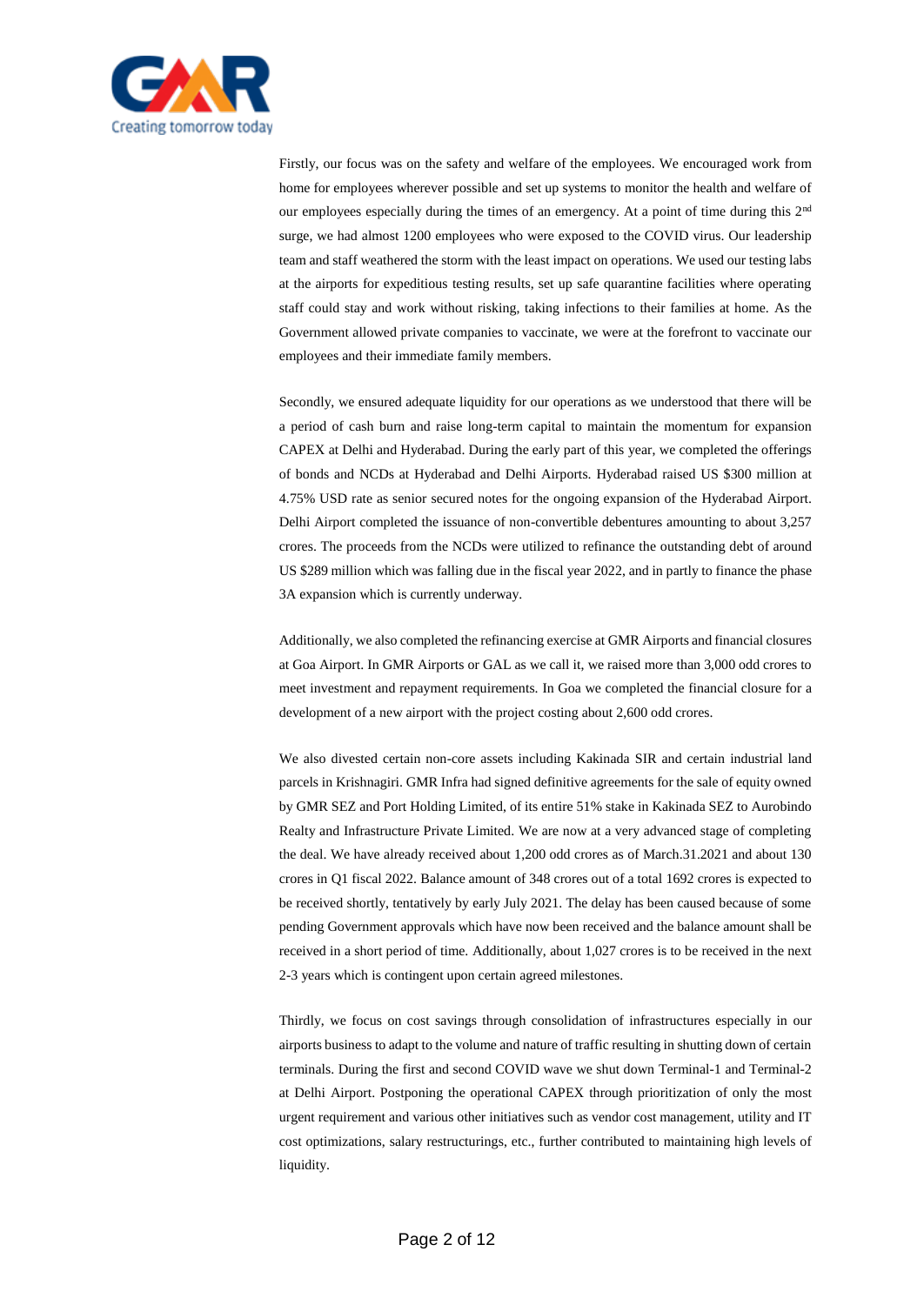

Re-phasing of expansion projects mainly at Delhi from June 2022 to June 2023, and Hyderabad Airports from February 2022 to September 2022. Despite the re-phasings we have however made substantial progress on our expansion projects. Until May of this year of 2021, Delhi Airport has achieved overall progress in CAPEX of 43.8%, whereas Hyderabad and Goa Airports the progress is around 60% and 33% respectively.

In Crete about 4.8% financial progress has been achieved with the completion of 22% of the earthworks in the airport area, and 15% of earthworks in the access roads as of May.31.2021.

In Bhogapuram or Vizag, land acquisition and other preliminary works and designs are in progress.

Fourthly, we focused on debt reduction in the holding company and some of its subsidiary companies through monetization of assets. Corporate debt was addressed to a large extent by the ADP and the Kakinada transactions. During the year we also took initiatives for interest rate reduction at Warora Power Plant.

Finally, despite the lockdowns we made progress on our de-merger. We filed a composite scheme of amalgamation and arrangement amongst GMR Power and Infra Limited and GMR Infrastructure Limited and GMR Power and Urban Infrastructure Limited, and the respective shareholders at the National Company Law Tribunal (NCLT) on March  $5<sup>th</sup>$ , 2021, for taking this scheme forward. We have already received the consent of the stock exchanges and SEBI and are awaiting the schedule for the hearing from NCLT. We expect the slots of the hearing to be allotted to us by NCLT by end of June or mid-July 2021. Simultaneously, we are also working in obtaining requisite approvals from the relevant stakeholders, especially the financial and operational creditors where we have made substantial progress.

We have set a clear goal for ourselves for fiscal year 2022. The key amongst them are:

To complete the demerger within fiscal year 2022, and thereby creating a pure play airport company in the public markets and energy and an EPC company separately listed on the exchange.

We intent to monetize the highways business as you are aware so hence, there will be mainly two businesses, airport business and energy business with the EPC business line in the energy side of the vertical.

Further reduction of debt through monetization of assets and businesses will be continued to reduce to ensure that our balance sheets are leaner and meaner.

The refinancing of remaining debt through Dollar bonds at GIL similar to what we have done at Delhi Airport and Hyderabad Airport, this is a key objective of ours as we require long term debt capital and not bank finance which is not conducive for infrastructure financing.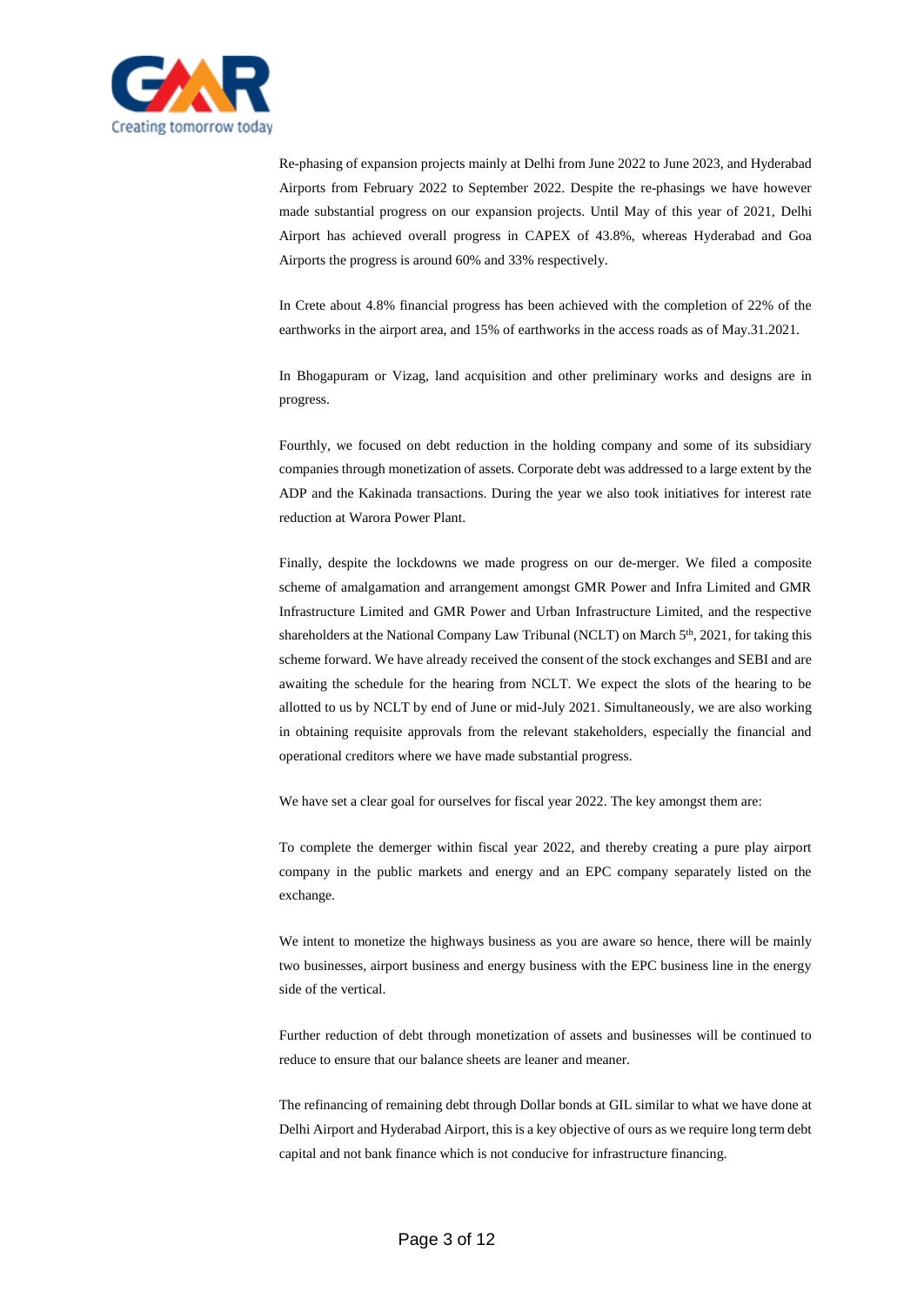

We are in dialogue with rating agencies to get our rating and thereafter, we shall move ahead with issuance of long-term Dollar bonds.

Work towards bidding for new airports within India and Southeast Asia is also underway. We are actively looking at development of adjunct airport services businesses such as duty free, cargo, information technology, which are dedicated to creating smart airports, etc.

We are looking at entering new business in the space of energy, once the business is demerged into GPUIL.

Re-energizing the gas plants is now a priority for us as the availability of gas has increased and thereby we can create immediate ROEs and cash flows. Work for renewable energy business for a tie-up under the new tariff policy is also a priority initiated by us. This is an important task for us which can yield substantial value for GMR shareholders.

And last but not the least to complete the last leg of the Kakinada transaction and accelerate the sale of industrial land parcels in the Krishnagiri SEZ.

Coming to the business front:

GMR businesses have been impacted by the lockdown, measures of the government due to the second surge of COVID, however, we have seen a very smart and positive momentum in the recovery post easing of lockdown measures.

I want to first talk about the airport business:

Since May 2020 when the restrictions were lifted on the operations on domestic flights, airport businesses saw a significant traction in traffic. By February 2021, the best month post the first wave of COVID, and passenger traffic reached more than 60% of pre-COVID levels at Delhi Airport and 64% at Hyderabad Airport. This was achieved under an environment of restricted airline capacity enforced by the government. The government had allowed 33% capacity from May 25<sup>th</sup>, 2020, and gradually increased the capacity to 80% in December 4<sup>th</sup>, 2020. This indicates passenger confidence with travel increases with the decline of COVID cases.

With the onset of second COVID wave the traffic again plunged in the month of April and May 2021. However, traffic turned around from the last week of May 2021, and now the recovery is gaining momentum during the month of June.

To give you some perspective on the airport performance let me speak on how Delhi Airport is performing:

Since reopening in May 2020, Delhi Airports' average passengers peaked in the 39th week by reaching 64% of pre-COVID level, and declined to 13% of pre-COVID level by the 52nd week, which was, as I was talking about in the week of  $17<sup>th</sup>$  to  $23rd$  May  $2021$  during the second wave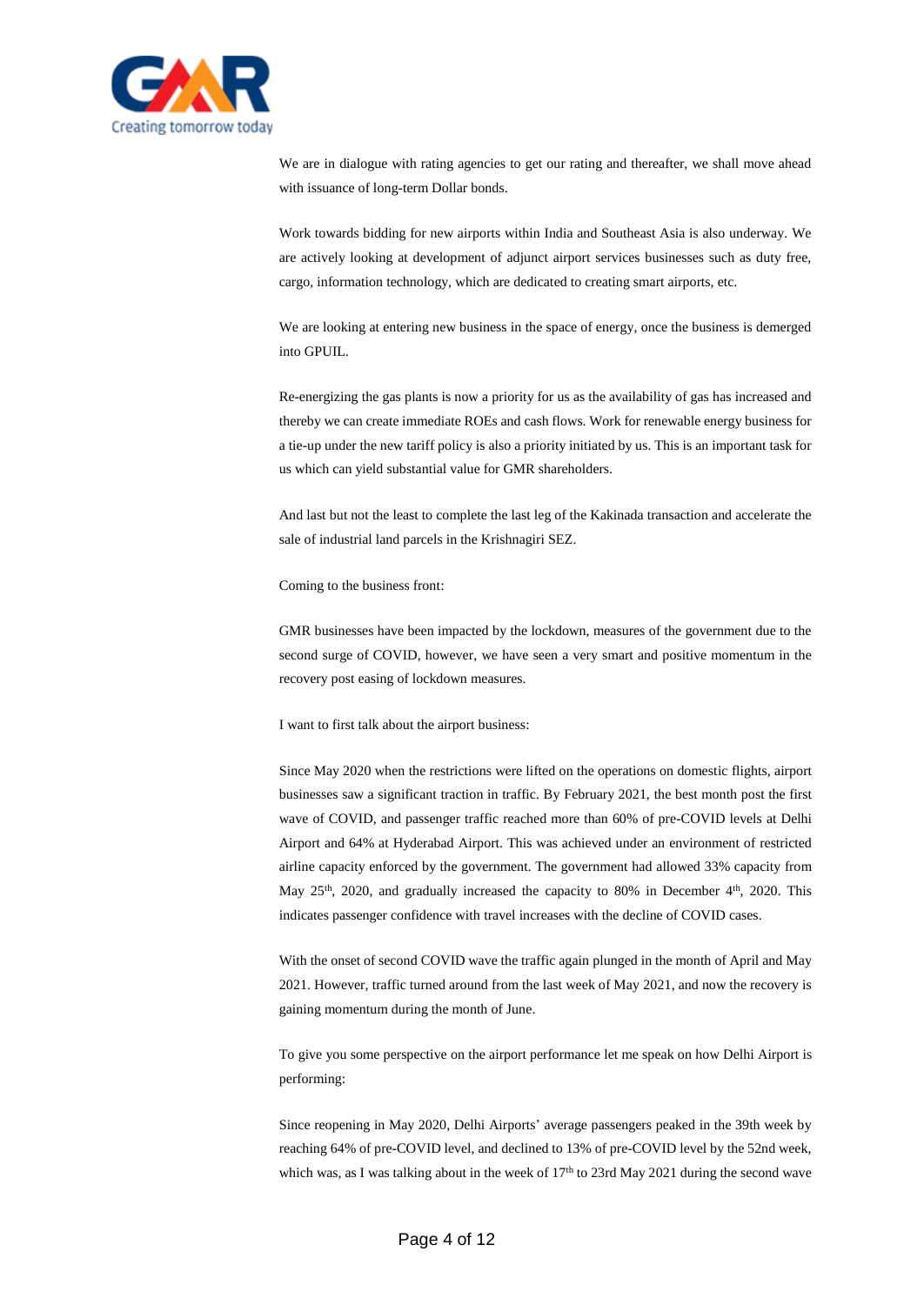

of COVID. As the COVID cases subsided daily average passenger traffic turned around and has reached 22% of pre-COVID level by the 55th week. Trends were similar for Hyderabad Airport as daily average peaked at 66% in the 39<sup>th</sup> week, declined to 12-odd percent in the month of May and then increased and now has increased back to 20% in the month of June. During the second weekend of June 2021 Delhi and Hyderabad Airports registered a traffic of ~47,200 passengers and ~15,800 passengers, respectively. This is encouraging considering Government of India imposed curb on the capacity for airlines at 50% from June 1st, 2021. Cargo business, however, has remained resilient even during the second wave with traffic at 92% and 87% respectively for Delhi and Hyderabad Airports in May 2021.

We expect traffic to gain further momentum with the reducing trend in COVID cases, lifting of government restrictions on airline capacity, modified protocols and increased pace of vaccinization. Government of India is working on vaccinating all citizens by December 2021. Speed of vaccination is set to increase due to increase in production of Covishield and Covaxin, rollout of the new vaccines like Sputnik and others, which are going to hit the markets in the month on July and August. As on June 6th, 23 crores vaccines have been administered in India, covering around 13% of the entire population. Metro cities, which are core to our business are expected to see quick vaccinization once supply issues get sorted over the next 2-3 months.

Globally too countries have resorted to fast vaccinization measures to unlock the economy which will provide further boost to international traffic. Globally, approximately 2 billion vaccine doses have been administered and significant part of population in various countries have been inoculated with at least one dose. For example, in US now 51% of the population has been given one dose, UK 58, Canada 58, Germany 44, France 38.

New protocols are currently being discussed which will accelerate seamless domestic travel. It is expected that the double dose vaccinated travelers with certification through Arogya App and pre-embarkation on-site testing through breath analyzers of passengers will become a norm for domestic travel. In fact, recently the Singapore authorities provisionally approved a breath test, developed by Breathonix which can detect highly contagious COVID-19 infection within a minute. In many ways, similar protocols will get adopted by nations for international travel through vaccination passports. Air bubbles arrangement will continue for the next few months, aiding recovery of international traffic. Currently air bubbles arrangements with 27 nations, including US, UK, Canada, Germany, France, etc. We anticipate a return to the pre-COVID traffic levels in our Indian airports by end of fiscal year 2022, mainly driven by the domestic segment.

On the energy business power demand and coal supply are improving as the lockdown is easing up resulting in higher PLFs. During fiscal year 2021 the dispatch to Discoms under the PPA have been above the normative availability as defined in the respective PPAs. In fiscal year 2021 Warora and Kamalanga clocked up PLF of 75% and 77% respectively.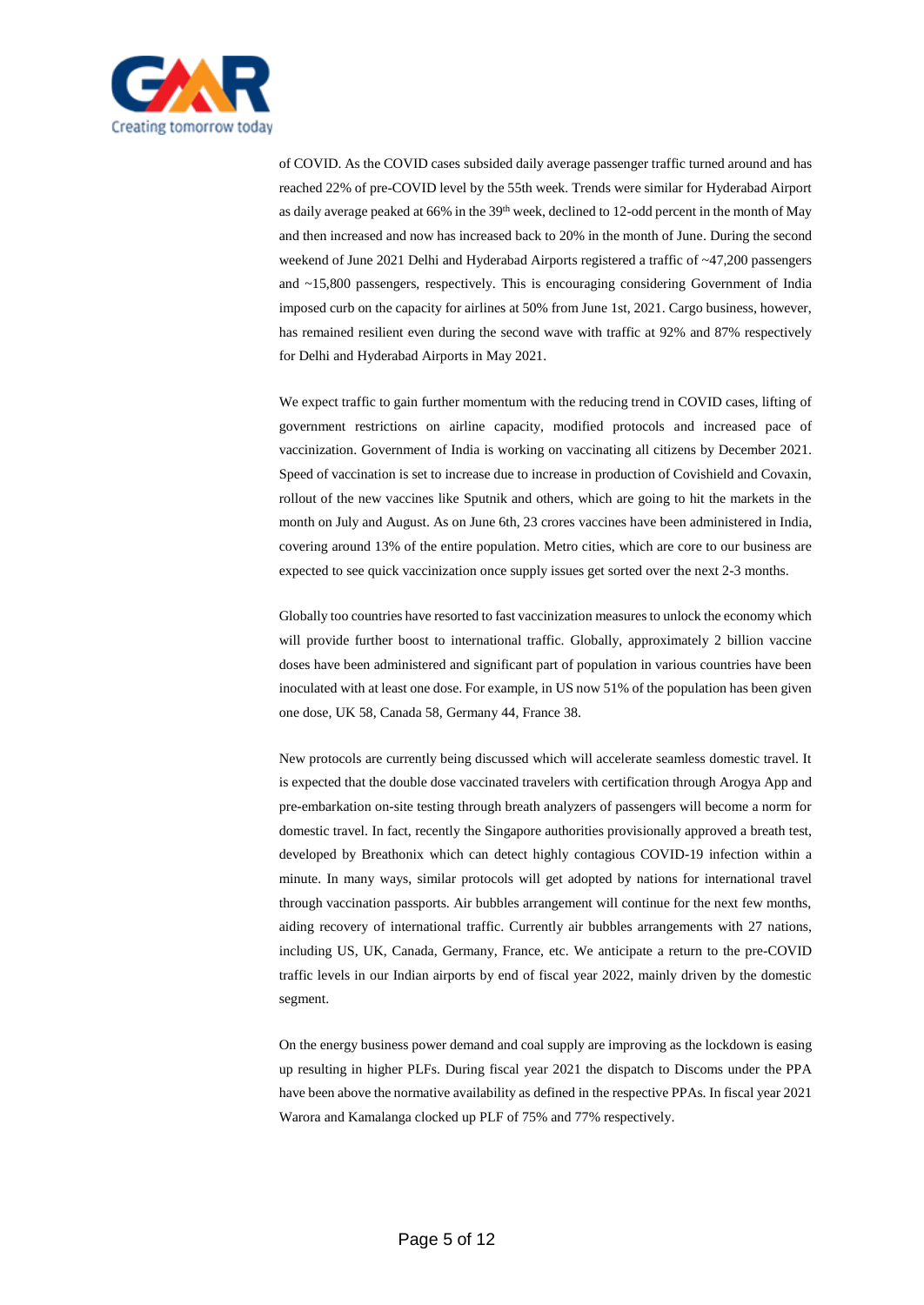

PTGEMS, which will be coal mining company in Indonesia, in which we have 30% stake was able to showcase its strength despite COVID by reporting sales growth of 10% year-on-year and EBITDA margins of about US \$4.5 per tonne for the fiscal year 2021. Per tonne costs reduced by about 16% year-on-year, the US \$26.8 per tonne in fiscal year 2021. This was achieved due to the unique advantages of the coal mine. Ability to switch to low stripping ratio, short distance from pit to port and contractor rates linked to coal prices against the industry norms of fixed pricing contract are the unique advantages of our coal operations in Indonesia. EBITDA increased by 37% year-on-year to about 1,129 crores driving PAT growth of 51% year-on-year to INR 710 crores in fiscal year 2021.

## On the highway business:

Hyderabad-Vijayawada Expressway traffic increased by 16% year-on-year to 11 million during January-March 2021 period. Our per day average traffic volume decreased by 36% month-onmonth in May 2021 due to lockdowns but increased back by 9% month-on-month in June as the lockdown eased. Traffic at Ambala-Chandigarh Expressway has been suspended since October 12th, 2020, due to the farmers agitation. In this regard GMR Ambala-Chandigarh Expressway has declared a force majeure under the concession agreement and has notified in a NHAI. As per the concession agreement, GMR Ambala-Chandigarh Expressway is entitled to compensation for this force majeure event by way of extension in the concession period, reimbursement of O&M costs, etc. Claim for the force majeure will be filed by us once the exact impact of the event is determined.

I would also like to briefly touch upon the status of arbitration award especially on the Hyderabad-Vijayawada project:

Arbitral tribunal has given an award in favor of GMR Hyderabad-Vijayawada Expressway. Delhi High Court has appointed a retired judge of Supreme Court as a sole arbitrator for quantification of claims. Management expectations based on external legal opinions and valuations performed by independent experts; the recoverable amounts are in excess of about 1,900 crores as on March 31st, 2021. Sole arbitrator in turn has appointed an independent expert to assist him in quantification of claims. Report from the independent expert is expected by mid-July and sole arbitrator is expected to submit his report or judgment to the Delhi High Court by September 2021. NHAI has, however, further challenged the judgment of single bench of Delhi High Court before the division bench of Delhi High Court. Division bench has fixed the matter for hearing on July 20th with the direction that the sole arbitrator will continue the assignment of quantification of claim, which will be subject to the outcome of the appeal before the division's bench.

On the Dedicated Freight Corridor project construction work is picking up pace. GMR along with its partner, SEW Infra has been executing the contract to construct a part of the Eastern corridor, that is 181 kilometers of Mughulsarai to New Karchana in UP and 236 kilometers of New Karchana to New Bhaupur UP lines. The authority has extended the timelines for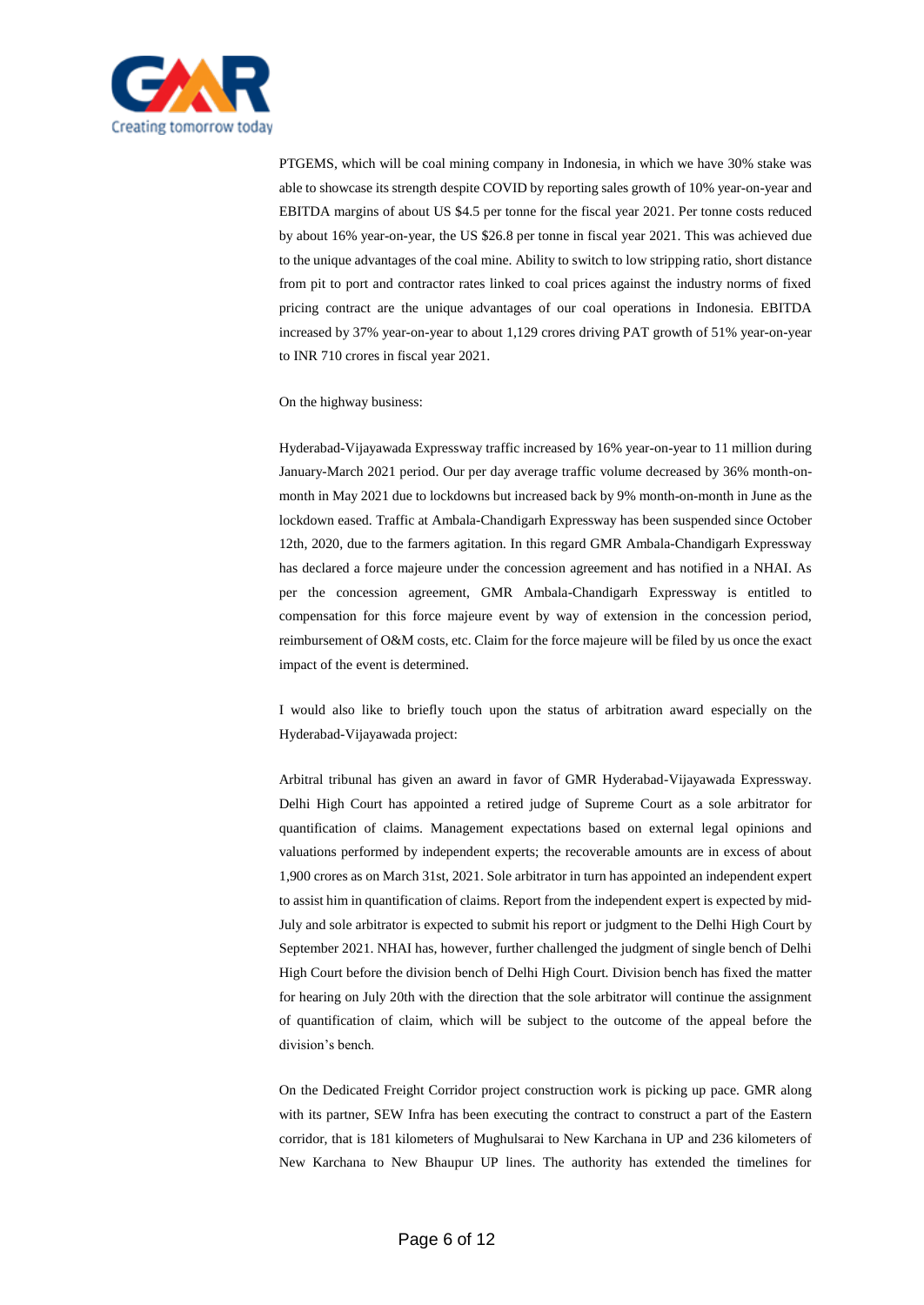

completion of this project. Around 69% of the Package-201 and 82% of the Package-202 have been completed. The authorities have extended the timelines for completion of the project until March 2022.

In the end, I would also like touch upon the best practices and recognitions that have been received, especially on the ESG front. On airports front, Delhi Airport became Asia Pacific's first level 4+ transition accredited airport under ACI's airport carbon accreditation program, and only the second airport globally to achieve a level 4+ accreditation. Delhi Airport is targeting to become a net zero carbon emission airport by 2026. Hyderabad Airport won the ACI ASQ Best Airport by size and region in Asia Pacific region, and 15 to 25 million passenger category. Both the airports are acting as major center for COVID vaccination distribution across the country and established cold chain network to handle vaccines.

On the energy front some of the safety performance highlights for Kamalanga plant were increased in the lost time injury frequency rate from 0.0 in fiscal year 2020 to 0.312 in fiscal year 2021. Increase in lost time injury severity rate from 0.0 in fiscal year 2020 to 1869 in fiscal year 2021. Similarly, in Warora plant, it was 0.0 in fiscal year 2021 on both the parameters.

In PTGEMS the corporate and social environment responsibility programs are constantly aligned with the seven core subjects of ISO 26000 and support the UN sustainable development goals. PTGEMS through its subsidiaries has won several awards and certifications in the field of environmental management. The green rating for proper to PT Borneo Indobara from the Ministry of Environment and Forestry for achievement and performance in the field of management and monitoring of mining environment of subsidiaries for 2018 to 2020, and Blue Rating for proper to PT Kuansing Inti Makmur from Ministry of environment of subsidiaries for 2018 to 2020. During 2020 PTGEMS subsidiary BIB has won two prestigious awards at top CSR Awards 2020 event.

The presentation with all the financial details are already available to you. We are available to respond to your questions on the call and offline post the call.

Now I would like to open the forum where my colleagues from the corporate from the businesses are available to answer your queries. Thank you very much.

**Moderator:** Thank you very much. We will now begin the question-and-answer session. The first question is from the line of Mohit Kumar from DAM Capital. Please go ahead.

**Mohit Kumar:** Good Evening Sir. Congratulations on the progress achieved on demerger and the fantastic work on liquidity side and thanks for the detailed presentation. Three questions. Can we expect listing of the new entities by Q4 or Q3 FY-22?

**Saurabh Chawla:** It is very risky to predict the quarter driven process, but our expectation is that we should receive our orders from NCLT by early Q3 and we hope to finish the administrative processes of filing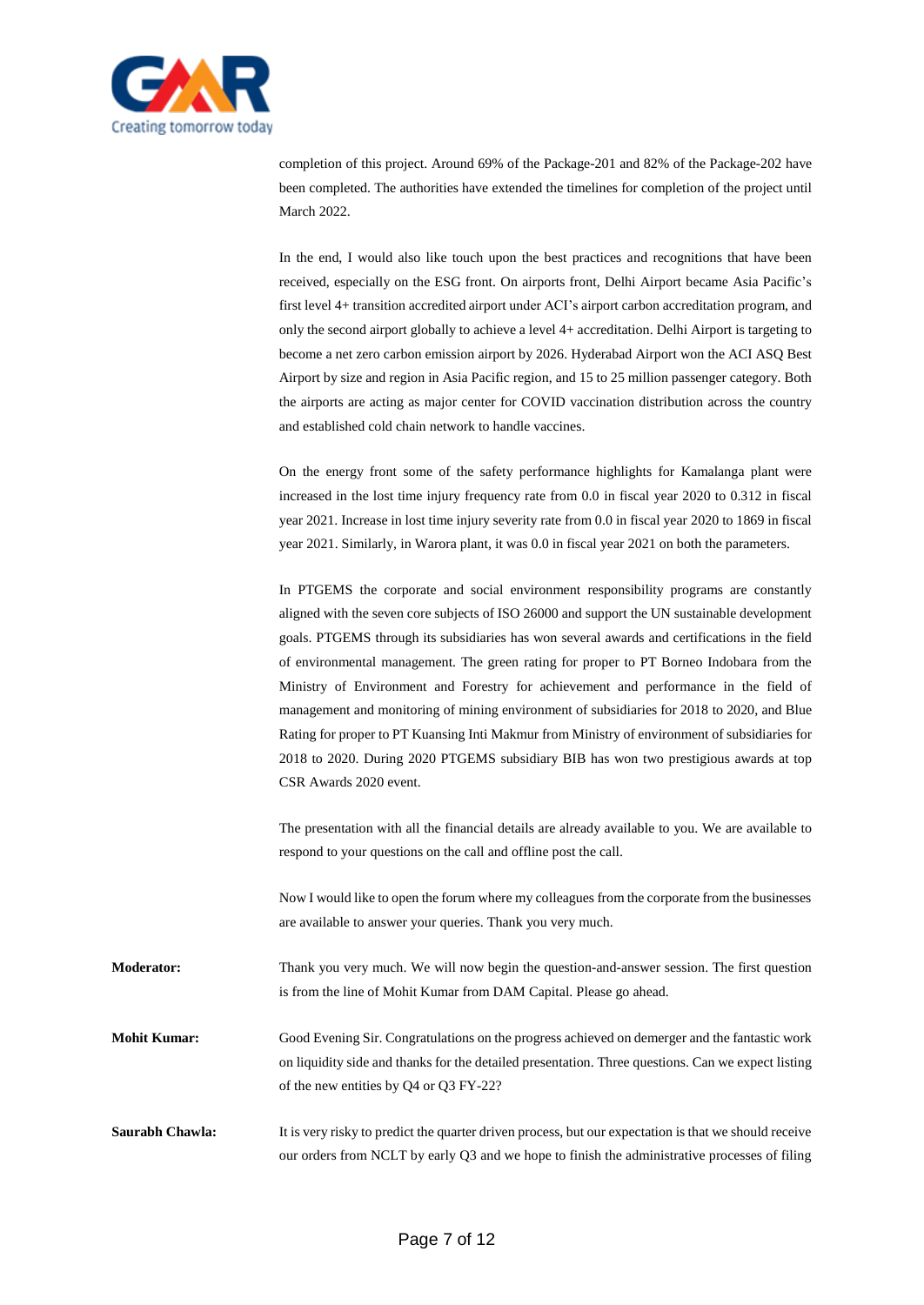

with various authorities by end of Q3, so we expect the listing to happen by end of Q3 early Q4. That is what our current expectation is.

**Mohit Kumar:** Secondly in Delhi Airport there has been two developments in the fiscal year. One on the Bharti Realty leasing side, and revenue share to the AAI. Can you just detail out how these things have been account in FY-21? Why the revenue share is now zero, or it is I think it is 17% in Q4 FY-21.

**Saurabh Chawla:** GRK Babu would you like to take this question please?

**GRK Babu:** As far as the Bharti deal is concerned we have not accounted the revenue in 2021, because of the final approvals have not received and decided that we will not account the revenue. However, under IndAs financials, because of the lease accounting of 116, the transaction has not been, it is still in force, that agreement is in force except that the final approval is yet to be received by March. We have accounted the revenues on a straight-line method, and to the extent of the straight-line method of not only the Bharti transaction, but also other CPD transaction and land lease rentals. We have accounted the CPD rental about the Rs. 700 crores in the DIAL and to that extent of Rs. 700 crores we have also made a provision for the annual fee in the books. That is as far as the Bharti transaction is concerned.

Second question with regard to the annual fee if I am correct that is the question.

**Mohit Kumar:** Yes, revenue share to the AAI why it is 17% why is it not 0?

**Saurabh Chawla:** Actually, the revenue share payable to Airport Authority of India we have taken a conscious call after discussing with the lawyers and everybody, the total revenue share payable to Airport Authority of India is basing on IGAAP accounts, but not on IndAs. The total revenue share payable about Rs. 768 crores we have not accounted at all as payable under the annual fee or revenue share. What we have accounted is a small amount that is basing on straight lining method of the CPD revenues, which is actually a future revenue, on that only we have accounted the MAF about 338 crores. Otherwise, the annual fee payable to AAI has not been accounted, which is about 768 crores, However, to the extent of Rs. 446 crores which we have already paid to the AAI till December, a provision has been made for that amount, which is clubbed under other expenses. This is the treatment which we have given.

**Mohit Kumar**: Lastly on this corporate date which you left on the books, is there a plan to completely extinguish it before listing or it will be a portion between the two listed entity? If yes in what ratio, have you worked out something?

**Saurabh Chawla:** Of course, our endeavor is to reduce that debt to minimum levels, if not zero. However, in the current market conditions, we cannot really ensure that we achieve our desired goals. There will be an allocation of debt between the airport vertical and the non-airport vertical. That allocation of debt is based on what is the end use for which the money has been raised for? So, if you look at over the last many-many years we, predominantly the debt was raised predominantly I am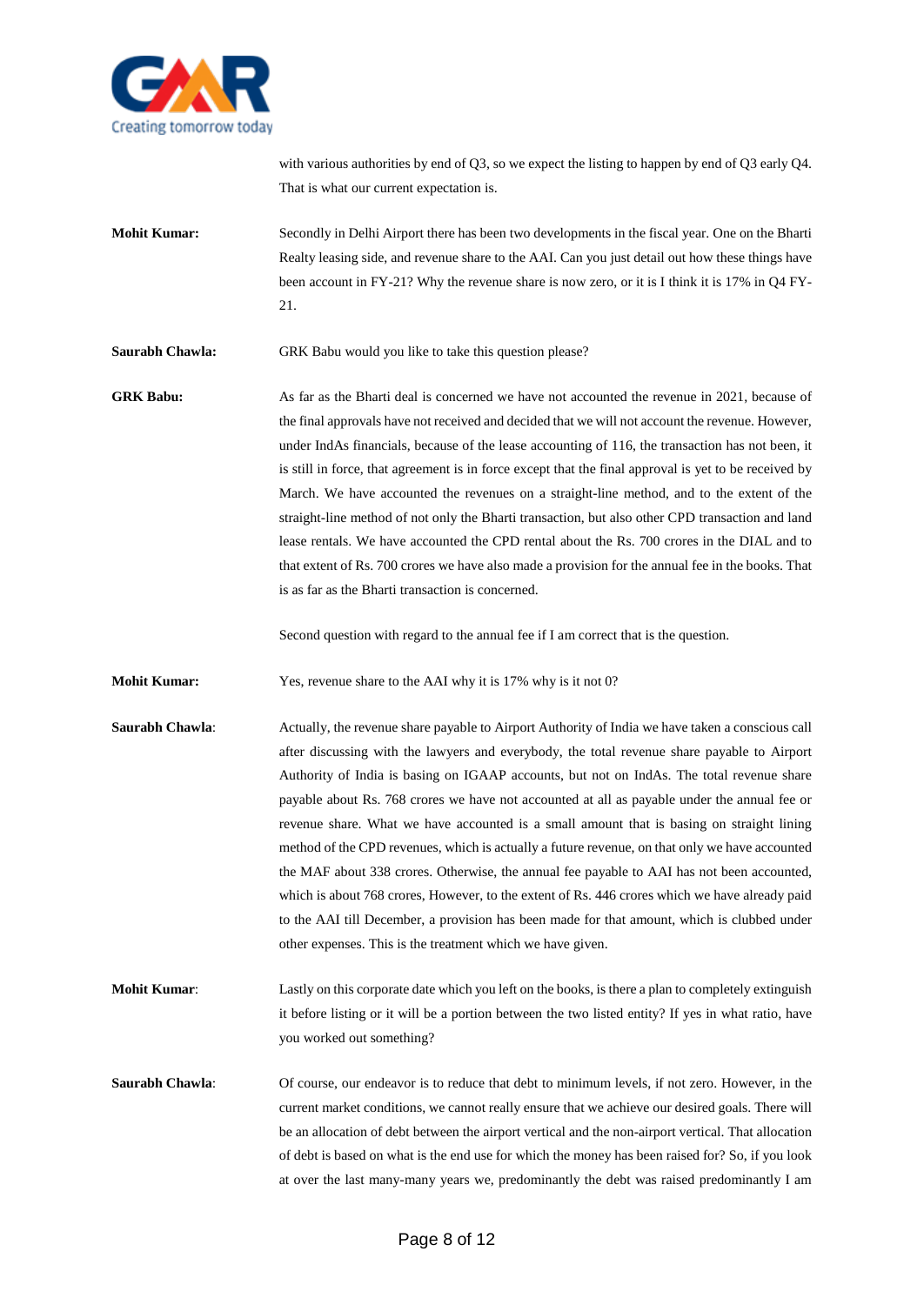

saying, was raised to support the energy and the highway businesses. Hence predominantly the debt will be allocated towards the energy and the highway businesses, which is the spun off entity. Small amount of debt will remain only in the airport business.

**Moderator:** The next question is from the line of Abhiram Iyer from Deutsche CBI Center. Please go ahead.

**Abhiram Iyer:** My questions also pertain to Delhi Airport. The first question was on the increase in CPD revenues for the fourth quarter. Could you please explain how this works essentially, is this deferred revenue over the past three quarters that have been collected now? Because on an annual basis the CPD revenue seems to be, pretty close to what it was for FY-20. How does the cash receipts for these revenue works, is the cash collected only in Q4? That is the first question.

> The second question sort of on an overarching basis, you mentioned that you would be raising debt at GIL level, the airports entity level. Would this be the strategy going forward, consolidating the debts at the airports than at the consolidated level above the airports.

- **Saurabh Chawla:** I will answer the second question first before I allow GRK Babu to answer with respect to Delhi Airport. On the second side is that our main focus is to reduce debt and, the only thing is that we cannot time it as accurately with the disposal of businesses and assets. Our strategy is that we will term out some part of that debt whatever is remaining and put it into a kind of a long-term bond, 5-10 years bond at the level of GIL and that itself will get bifurcated between the airport vertical in the non-airport vertical. That is the strategy that we have. As you are aware, when we did our ADP transaction, we had negotiated certain ratchets with ADP, which would have given, or which would give us about 8.5% - 9% further equity in the airport JV in which ADP has come in as 49% partner. The whole strategy is when that ratchets mature, the money received on that ratchets will go to pare down the debt and make it 0. It is basically just a matching concept that will be deployed or will be harnessed as we go forward, as we demerge the two businesses, the airport and the non-airport side of it. GRK you can answer the CPD question.
- **GRK Babu:** As far as the CPD I think I have already explained the actual revenue under CPD, under IGAAP accounting standards we go, it is only Rs. 100 crores, but because of the introduction of the 116 Ind-AS where you have to straight line all the revenues of the lease rentals which includes the Bharti also, the entire amount of straight lining revenue has been accounted is about Rs. 730 crores. That is the reason why it has been shown as CPD itself and all this accounting has been provided as per 116 in the last quarter of the financials.
- **Abhiram Iyer:** From a cash perspective we received only 100 crores in the last quarter, is that an accurate understanding or are the 100 crores in the annual financial year?
- **GRK Babu:** CPD rentals on annual basis actual repeat is about Rs. 100 crores to Rs. 105 crores.
- **Moderator:** The next question is from the line of Ashish Shah from Centrum Broking.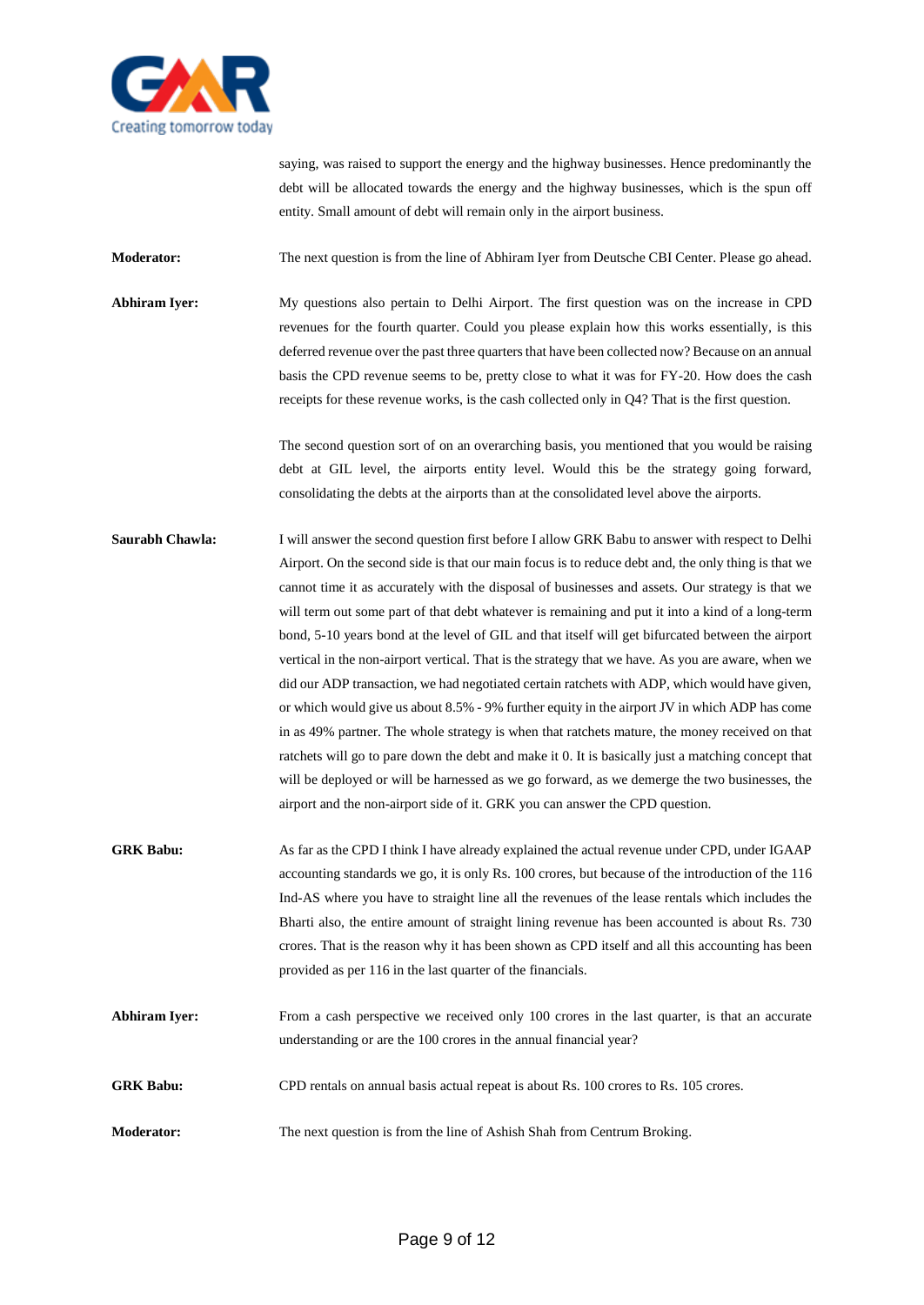

- **Ashish Shah:** Just a question on the coal mining business PTGEMS. That business has done reasonably well for us across the years and even in the current level of coal prices, the prospects continue to be good. Any thought of monetizing our stake because that would be another dose of welcome liquidity for the group. Any thoughts on that?
- **Saurabh Chawla:** Well it is very interesting; you are absolutely correct. What was a drag on our business about a year or two years back is now becoming a positive play in our business. We had acquired this mine primarily to supply coal for our thermal plants, including the thermal plant which we eventually sold. Yes it is no longer a core business for us, and we would be happy to divest this asset at the right price, at the right point of time. We are fully working along with our partners in Indonesia, so that a right resolution of our exit from this mine is found. Currently this entity is listed on the exchanges, and I am given to believe that our portion should be valued at about US \$0.5 billion. It is quite valuable, and you are absolutely right, if it is a non-core business, why won't you monetize it? We are working towards that but in the current conditions, we will have to be patient to find a right buyer.
- **Moderator:** The next question is from the line of Aditya Mongia from Kotak Securities.
- **Aditya Mongia:** I have two questions. The first one was on CPD rentals, what would be your guidance for the amount of cash collections that can happen now on this line item in the next 1-2 years?
- **GRK Babu:** Currently basing on the current assests which we have leased out, the income of Rs.105 crores I have explained as the actual cash received against the CPD land. Bharti deal we have not given income recognition in 2020-2021, but once the documentation everything is completed, we expect to get additional revenue about 363 crores. The total about 475 crores would be the range of CPD revenues in the next 1 or 2 years.
- **Aditya Mongia:** Almost 500 crores for FY-22 that is what you are saying.
- **GRK Babu:** Yes hopefully.

**Aditya Mongia:** The second question is a bit longer term. I wanted to kind of get a sense from you that how do you see the prospects of Delhi Airport becoming a hub airport over time. I ask this in context of let us say in FY-23 event, wherein one of the premier airlines of the country will start flying directly to Europe. How do you see through Delhi becoming a hub for international air travel over time? And if COVID has made any kind of acceleration to that thought process?

**Saurabh Chawla:** Delhi is the premium gateway airport for India and, it did suffer for some time as certain policies, and initiatives, which were not conducive for direct flights and also actually the aircraft were not really truly available for direct flights into US. The flights used to actually stop over and that created the hubs in Dubai and Doha and Abu Dhabi. Now with triple seven ERs and increasingly also now we find the new aircrafts being plied by Air India, these are all direct flights now that are happening all the way to San Francisco on the west coast. It is strengthening its position as a gateway airport out of India. It is ensuring that going forward, the cannibalization of spend that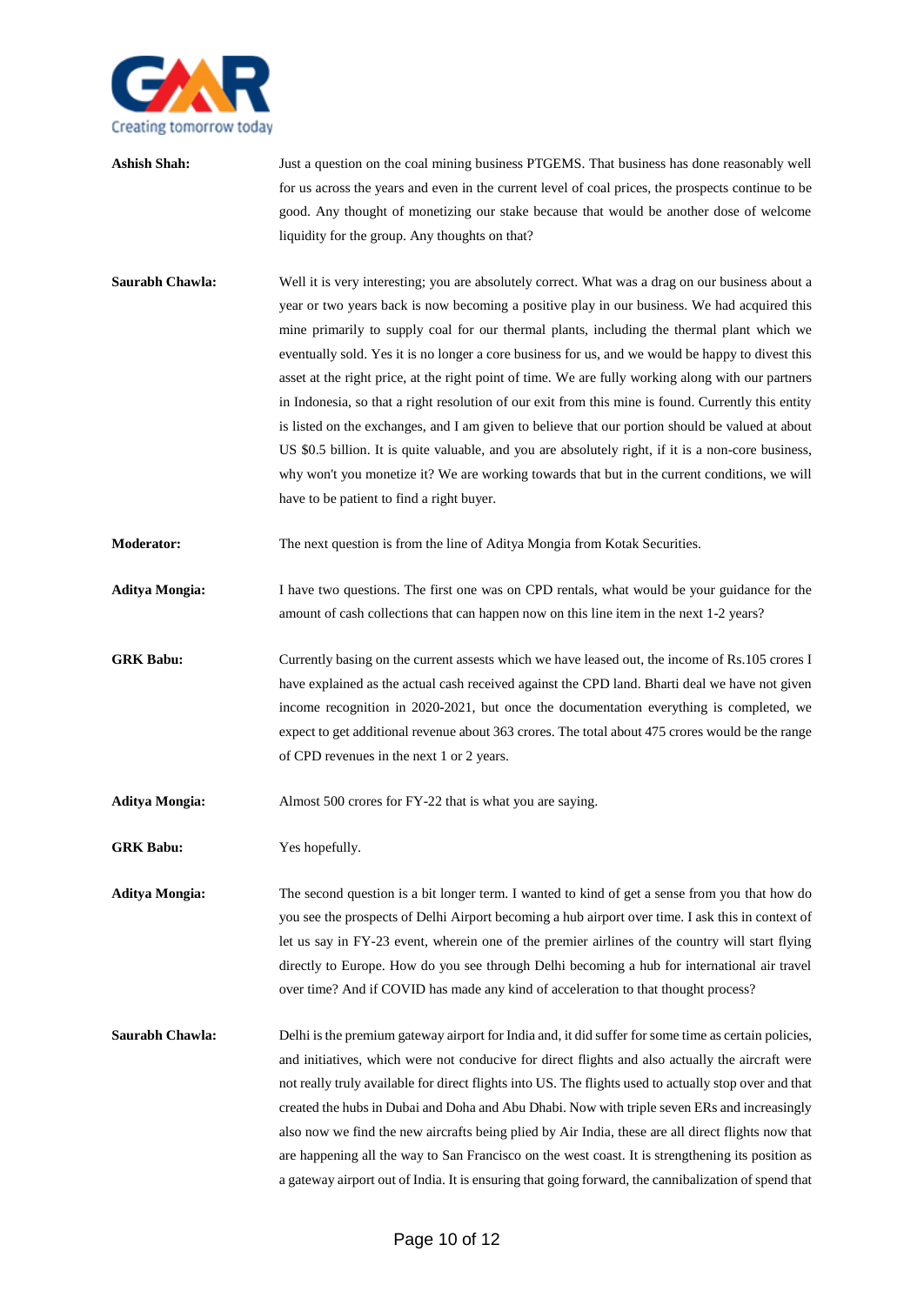

used to happen at Dubai and middle east airports on the Western hemisphere and Singapore, Hong Kong on the Eastern hemisphere, or actually even Kuala Lumpur on the Eastern hemisphere, actually that cannibalization of revenues, especially the non-aero revenues is reduced. The prospects of very high, specifically your question, whether it will become a hub for other international airlines for going to Europe, Singapore flies directly into Europe, Malaysia flies directly into Europe. We will have to attract some of the other private airlines into Delhi, and there our relationship now with ADP taking 49% stake, we do intend to work towards that as to how we can get the non-flag carriers, private airlines to make Delhi as an airport, as a hub for pan Asia for all the European travelers who intend to come here. That is a work in progress.

I want to highlight one area, where we are, there is much more traction, for example, in Goa, and that will get replicated in Delhi also. As you are aware, Goa is a very well received tourist destinations for travelers out of Europe, especially out of Russia and Britain. We are currently in dialogue with certain airports, which are under ADP to make, how we can facilitate all those travelers from Turkey, and from Europe into Goa, as and when the new airport opens up. The conversations are bigger it will get broad based as we go forward, at this stage the focus is to manage COVID, the focus is to manage cash flows, but on the BD side of it, these are targeted areas of our initiatives over the next two to three years absolutely.

- **Aditya Mongia:** Just one more question which I had. You talked about on this 8% to 9% stake in the airport vertical which will eventually turn into cash and be a part of the bond that you want to raise at GIL level. What is the kind of cash loads that you are expecting on discount to come to airport, timeline for this thing?
- **Saurabh Chawla:** When we did the transaction with ADP this 8½%-9% was valued at about 4,500 crores, that was the value that was imputed then, obviously the transaction will happen about 4 years down the road, and it will be, it has to be at fair market value. At that particular point of time the expansion in Delhi and Hyderabad would have been fully completed, Goa would have been a new airport, would be in operations. Obviously, we hope that traffic is normal, COVID issues are behind us like SARS 1 and things are normalized. In that scenario when you have traffic which is more than double in the next 4 years' time, you can well imagine what the valuation would be. In our game it is a quasi-consumer play, but we have to be a little patient because, it's not that quickly, that things really materialize. You have to put capacity in place before you can monetize that capacity. It can create substantial amounts of cash for GMR group in next 4-5 years' time. **Moderator:** As there are no further questions from the participants, I would now like to hand the floor over

**Saurabh Chawla:** Thank you. Just one last highlight I wanted to give to Aditya's question about creating of hub. We are already flights now from Europe to Australia, which are actually connecting through Delhi instead of Dubai, so the movement is already there. Now it will be dependent upon how

to Mr. Saurabh Chawla for closing comments, over to you Sir.